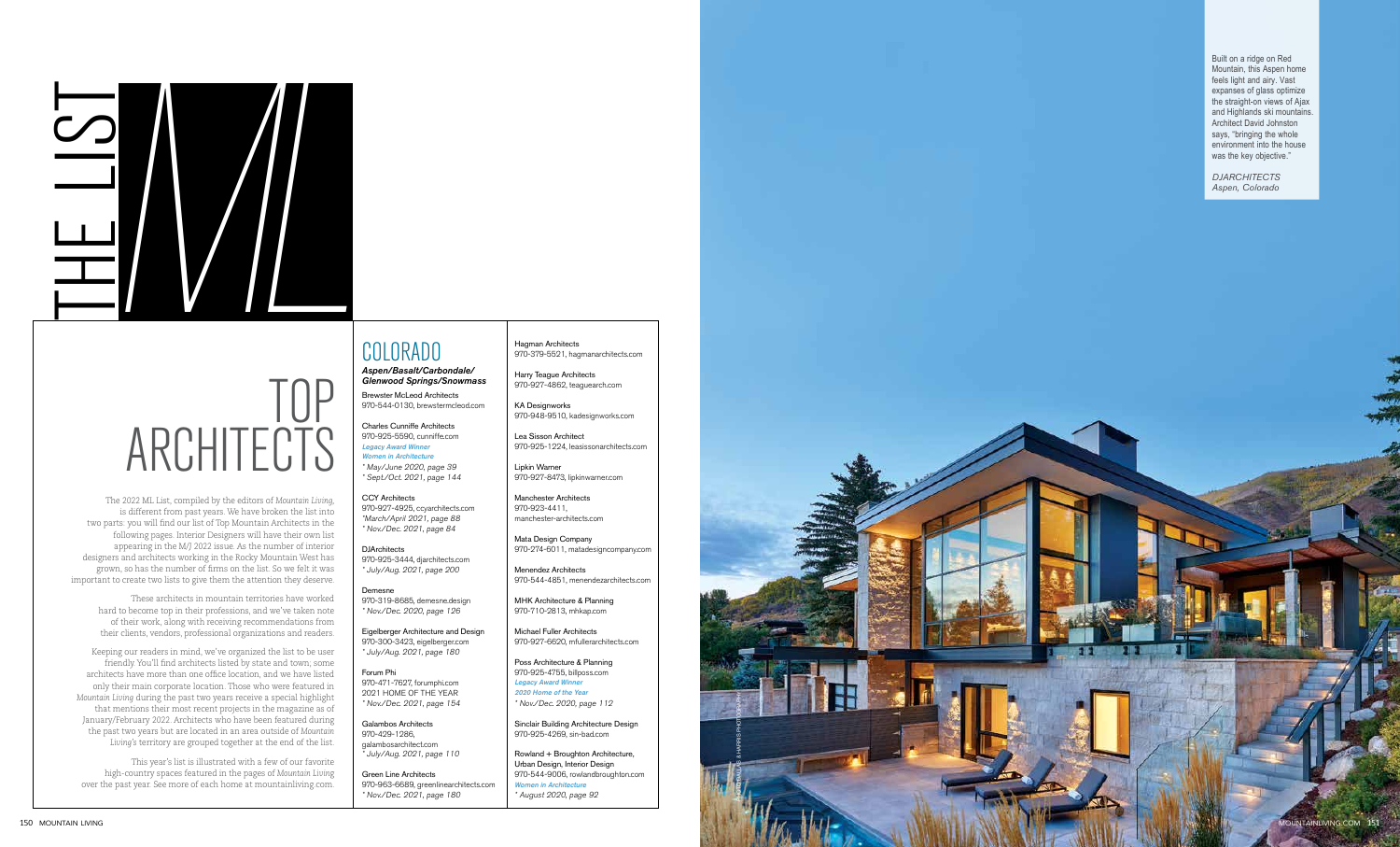

Studio B 970-920-9428, studiobarchitects.com

Theodore K. Guy Associates 970-927-3167, tkga.net

Z Group Architects 970-925-1832, zgrouparchitects.com \* Nov./Dec. 2019, page 154

Zone 4 Architects 970-429-8470, zone4architects.com

#### *Boulder/Louisville*

Arch11 303-546-6868, arch11.com

Barrett Studio Architects 303-449-1141, barrettstudio.com

David A. Beal & Associates 303-443-9613, dabassoc.com

Fänas Architecture 303-444-5380, boulderarchitects.com

Folwell Studios Architecture 720-334-1168, folwellarchitecture.com

Gettliffe Architecture 303-449-9155, gettliffe.com

HMH Architecture + Interiors 303-444-8488, hmhai.com \* March/April 2021, page 82

KGA Studio Architects 303-442-5882, kgarch.com

Mosaic Architects + Interiors 303-247-1100, mosaicarchitects.com

Rodwin Architecture 303-413-8556, rodwinarch.com

Stillwater Architecture 720-441-7460, stillwaterarchitecture.com

*Breckenridge/Copper/ Frisco/Keystone*

Allen-Guerra Architecture 970-453-7002, allen-guerra.com

Arapahoe Architects 970-453-8474, arapahoearchitects.com

BHH Partners Planners/Architects 970-453-6880, bhhpartnersco.com

Stais Architecture & Interiors 970-453-0444, staisarchitects.com

### *Crested Butte*

Coburn 970-209-1405, coburnpartners.com \* July 2019, page 106

Daniel J. Murphy Architect, PC 970-349-1200, djmarchitect.com \* Sept./Oct. 2021, page 146

SHM Architects 970-713-0700, shmarchitects.com

Sunlit Architecture 970-349-5311, sunlitarchitecture.net

*Denver Area* Architectural Workshop 303-788-1717, archshop.com

Blueline Architects 970-376-2052, bluelinearchitects.com

Earl Anderson Architects 720-529-8828, earlanderson.com

Mandil 303-892-5805, mandilinc.com \* March/April 2021, page 86

Michael Perez Architect 303-688-7948, mparchitect.com

OZ Architecture 303-861-5704, ozarch.com

Ruggles Mabe Studio 303-355-2460, rugglesmabe.com

Tomecek Studio Architecture 303-955-0562, tomecekstudio.com \* July 2020, page 63

*Evergreen*

Outpost Architects 720-505-5989, outpostarchitects.com

Tucker Johnson Architects 720.-512.-5922, tuckerjohnsonarch.com

*Durango* Feather & Gill Architects 970-375-2195, featherandgill.com

Steve Gates Architect 970-259-0726, stevegatesarchitect.com

*Golden* TKP Architects 303-278-8840, tkparch.com

*Kremmling* Eggers Architecture, Inc. 970-724-3411, eggersarchitecture.com \* July 2020, page 122

*Steamboat Springs/Hayden*

Axial Arts Architecture 970-276-7295, axialarts.com \* Sept./Oct. 2019, page 144 stucco, cedar and porcelain, the modernist duplex by Brandon Architects features cantilevered forms that hover over the picturesque property along the White River National Forest in Vail, Colorado. At night the home glows like a lantern.

*BRANDON ARCHITECTS Vail, Colorado*

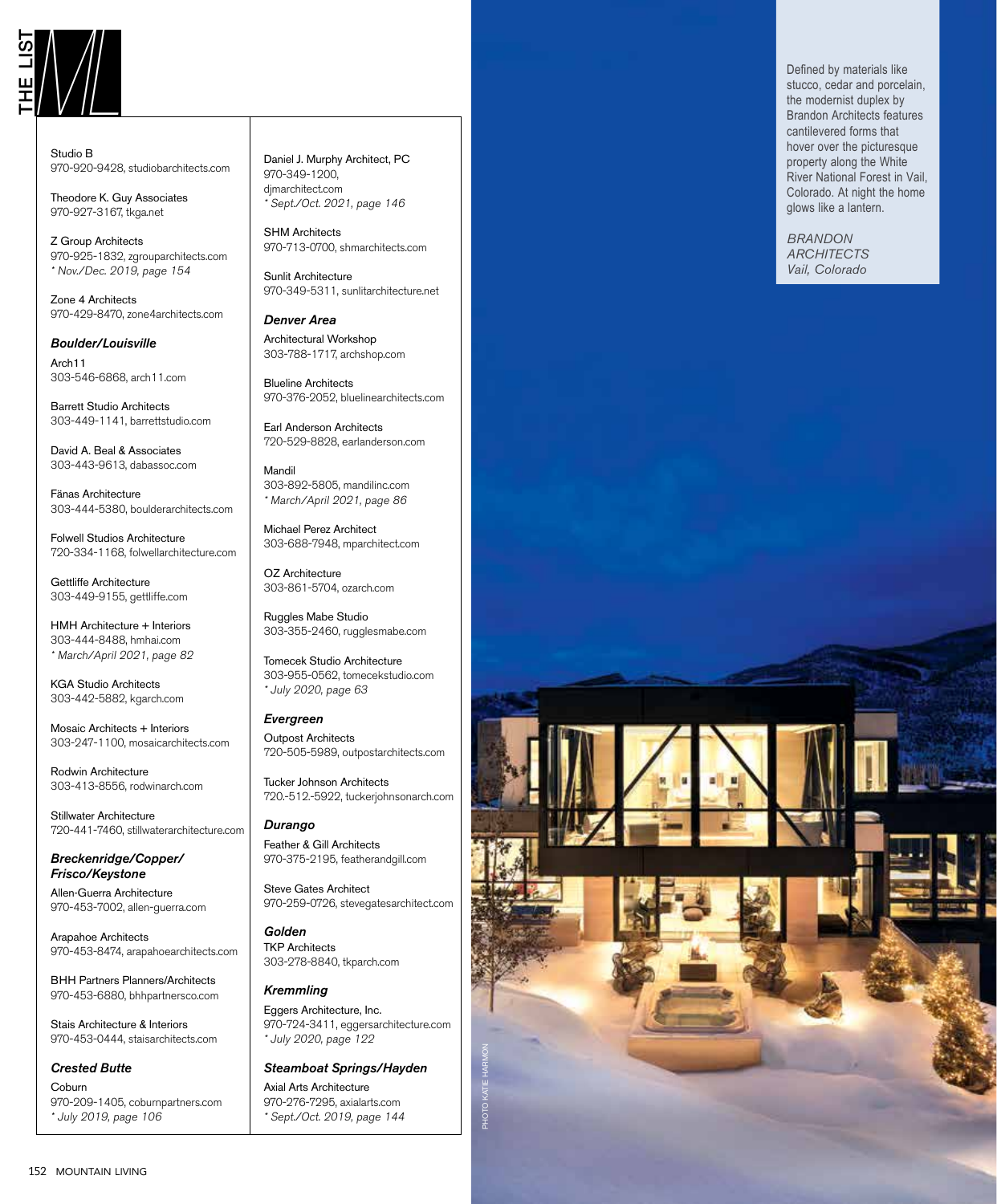

A home by Pearson Design Group emerges from the mountainside outside Red Lodge, Montana. Rugged materials of regional stone and natural weathered wood speaks to the surroundings. The custom entry door is reclaimed wide-plank oak.

*PEARSON*  **DESIGN GROUP** *Bozeman, Montana*



Gerber Berend Design Build, Inc. 970-879-1725, gbdesignbuild.com \* Nov./Dec. 2020, page 142

Kelly & Stone Architects 970-875-0590, kellyandstonearchitects.com \* July 2020, page 114

Michael J.K. Olsen, Architects 970-870-1584, mjkoarch.com

Steamboat Architectural Associates 970-879-0819, steamboatarchitectural.com

Vertical Arts Architecture 970-871-0056, vertical-arts.com Women in Architecture \* August 2020, page 120

Wagner Design Studios 970-846-0905, wagnerdesignstudio.com

workshopL Architecture 970 875 4512, www.workshopL.com

*Telluride/Pagosa Springs* Bercovitz Design Architects 970-728-4555, bercovitzdesign.com

Courtney King Studios 970-946-9410, courtneykingstudios.com \* Sept./Oct. 2020, page 122

E Cummings Architect 970-728-8177, ecummingsarchitect.com

FUSE Architecture + Interior 970-728-0841, fusearchitectureinterior.com

Narcis Tudor Architects 970-708-4983, narcistudor.com

One Architects 970-728-8877, onearchitects.com

Sante Architects 970-728-6102, santearchitects.com

Tommy Hein Architects 970-728-1220, tommyhein.com \* March/April 2019, page 110 \* Sept./Oct. 2021, page 142

Trulinea Architects 970-708-1445, trulinea.com

*Winter Park/Granby* Munn Architecture 970-887-9366, munnarch.com

*Vail/Beaver Creek/ Avon/Edwards/Eagle*

Berglund Architects, LLC 970-926-4301, berglundarchitects.com Current Architects 970-331-6345, currentarchitects.com

Gies Architects 970-328-9280, giesarchitects.com

Judge + Associates 970-949-7034, judge-associates.com Nov./Dec. 2019, page 162

K.H. Webb Architects 970-477-2990, khwebb.com \* Nov./Dec. 2020, page 134

Martin Manley Architects 970-328-5151, martinmanleyarchitects.com \* May/June 2020; page 86

Pierce Austin Architects 970-476-6342, vailarchitects.com

RKD Architects, Inc. 970-390-3231, rkdarch.com Women in Architecture \* August 2020, page 88

RMT Architects 970-949-0916, rmtarchitects.com

Segerberg Mayhew Architects 970-476-4433, smarchs.com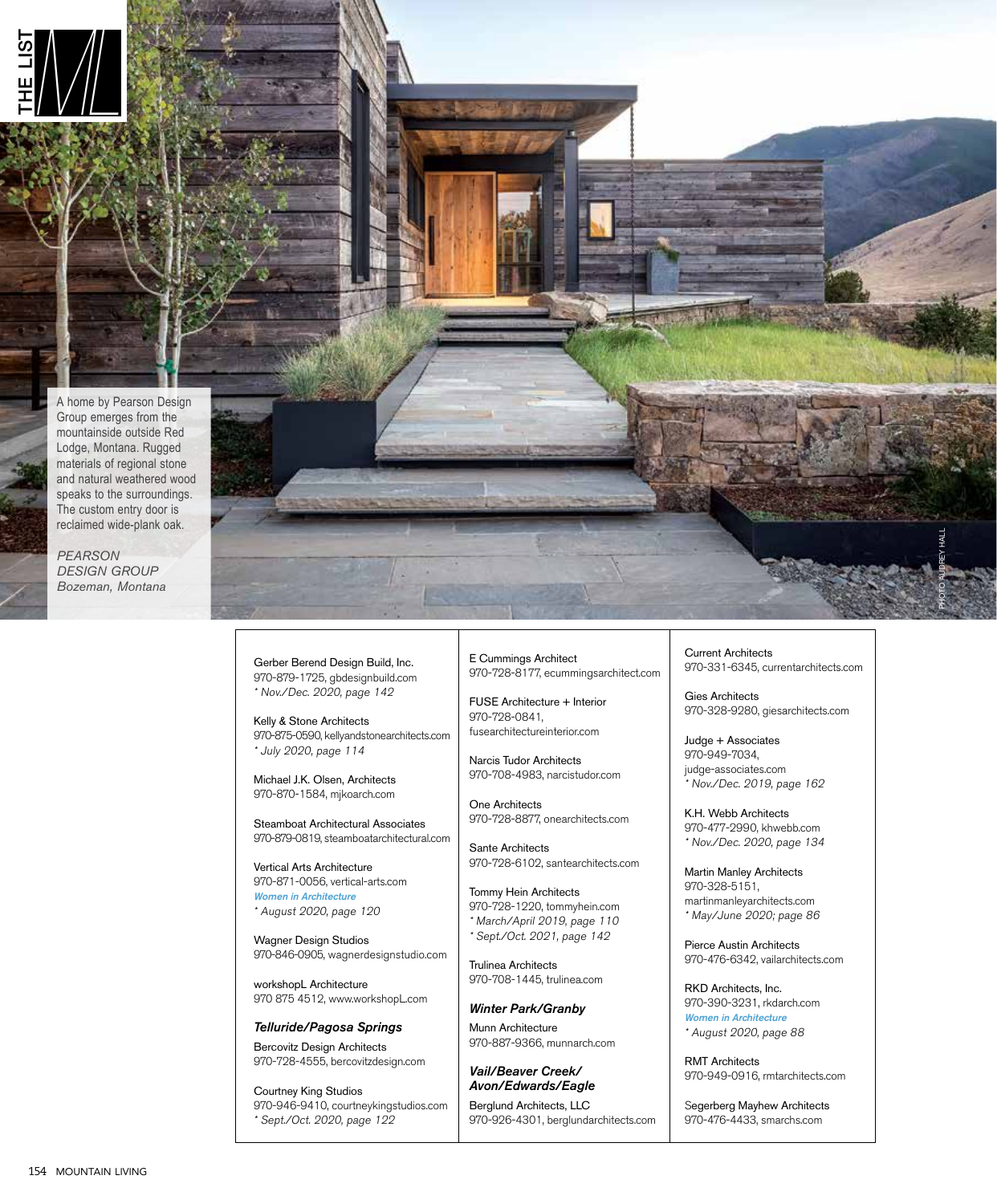

970-949-3302, sriarchitect.com

Sipes Architects 970-236-1519, sipesarchitects.com

Tom Cole Architecture 970-401-3066, tomcolearchitect.com \* August 2020, page 108

Suman Architects 970-479-7502, sumanarchitects.com

TAB Associates, Inc. 970-766-1470, tabassociates.com

Zehren & Associates 970-949-0257, zehren.com

### IDAHO

*Coeur d'Alene* Eric Hedlund Design 208-755-7910, eh-design.net \* May/June 2021, page 130

*Sun Valley/Hailey/Ketchum*

Anderson Architecture 208-726-6054, andersonarc.com

Architect Susan Desko 208-720-5827, susandesko.com De Reus Architects 208-928-7750, dereusarchitects.com

Jarvis Group 208-726-4031, jarvis-group.com

Mark Pynn Architect 208-622-4656, sunvalleyarchitect.com

McLaughlin & Associates Architects 208-726-9392, mclaughlinarchitects.com Legacy Award Winner \* May/June 2019, page 138

Michael Doty Associates Architects 208-726-4228, mda-arc.com

RLB Architectura 208-726-5608, rlb-sv.com

Scape Design Studio 208-720-9714, scapedesignstudio.com

Williams Partners Architects 208-726-0020, williams-partners.com

*Sand Point* Hendricks Architecture 208-265-4001, hendricksarchitect.com

Sayler Owens Kerr Design Studio 208-265-9160, sokdesigns.com

### MONTANA

*Big Sky/Bozeman/ Livingston/Billings* 45 Architecture

406-577-2345, 45arch.com \* March/April 2021, page 142

Bitnar Architects 406-587-1983, bitnararchitects.com

Brechbuhler Architects 406-522-0369, brechbuhlerarchitects.com \* May/June 2018, page 96

Centre Sky Architecture, Ltd. 406-995-7572, centresky.com \* Jan./Feb. 2019, page 150 \* Jan./Feb. 2022, page 190

Cushing Terrell (formerly CTA Architects) 406-248-7455, cushingterrell.com \* July 2019, page 138

Dan Joseph Architects 406-600-2284, djawest.com

Design Partnership 406-587-3434, designpartnership.com

Ensitio Architecture 406-209-8330, ensitiodesign.com

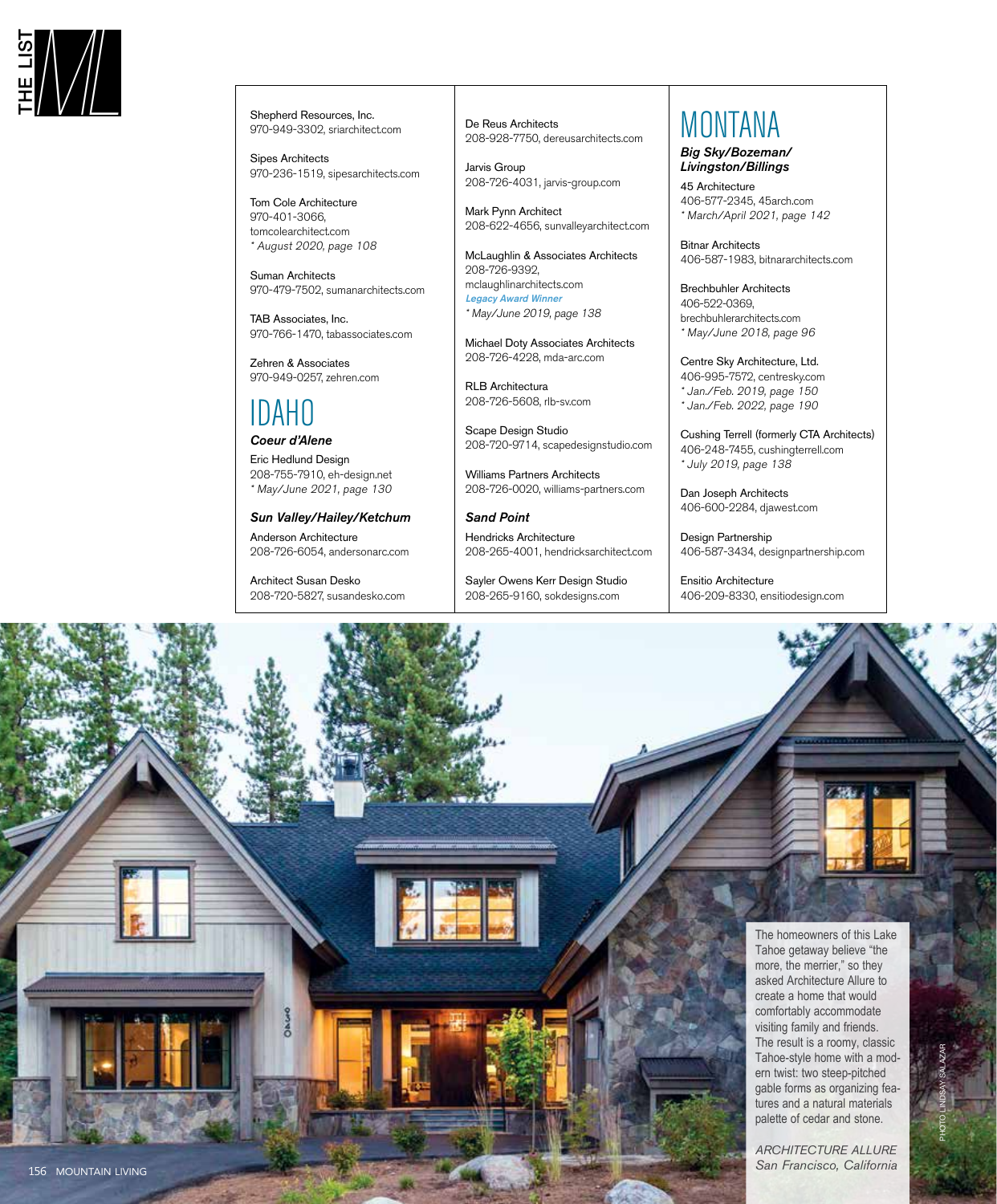

Faure Halvorsen Architects 406-587-1204, faurehalvorsen.com \* Jan./Feb. 2020, page 180

High Plains Architects 406-896-0250, highplainsarchitects.com

JLF Architects 406-587-8888, jlfarchitects.com Legacy Award Winner

Women in Architecture \* Jan./Feb. 2020, page 128 \* Sept./Oct. 2021, page 98 \* Jan./Feb. 2022, page 190

Jonathan Foote Architect 406-223-7899, jonathanfootearchitect.com \* Sept./Oct. 2021, page 160

Locati Architects 406-587-1139, locatiarchitects.com Legacy Award Winner \* Jan./Feb. 2021, page 136

LTS Architecture 406-333-0533, ltsaia.com

Miller Roodell Architects, Ltd. 406-551-6950, miller-roodell.com Legacy Award Winner \* Jan./Feb. 2020, page 172 \* Sept./Oct. 2021, page 190

Pearson Design Group 406-587-1997, pearsondesigngroup.com 2019 HOME OF THE YEAR Winner \* Nov./Dec. 2019, page 132 \* July/Aug. 2021, page 190

\* Sept./Oct. 2021, page 170

Reid Smith Architects 406-587-2597, reidsmitharchitects.com \* Jan./Feb. 2020, page 156

SMA Architecture + Design 406-219-2216, architects-sma.com \* August 2020, page 116

Studio Architects 406-586-4777, studioarchitects.net

Studio H Design 406-587-9968, studiohdesigninc.com \* July 2019, page 122 \* March/April 2021, page 84 \* Sept./Oct. 2021, page 136

**Studioryker** 406-220-1099, studioryker.com Women in Architecture \* August 2020, page 90

Yellowstone Architects 406-579-8450, yellowstonearchitects.com *Kalispell/Whitefish*

Altius Design Group 406-862-7373 \* March/April 2021, page 124

Fullerton Architects 406-837-1550, nfullerton.com \* Jan./Feb. 2020, page 164 \* July/Aug. 2021, page 120

Phillips Architecture & Planning, Inc. 406-407-0247, phillipsarchitecture.com

#### *Missoula/Columbia Falls*

MMW Architects 406-543-5800, mmwarchitects.com \* May/June 2019, page 130

Paradigm 3 Architecture 406-549-6120, paradigmv3.com



*Lake Tahoe/Truckee*

Dale Cox Architects 530-550-9144, dalecoxarchitects.com

Dennis E. Zirbel Architect 530-582-8979, zirbelarchitect.com \* May/June 2020, page 112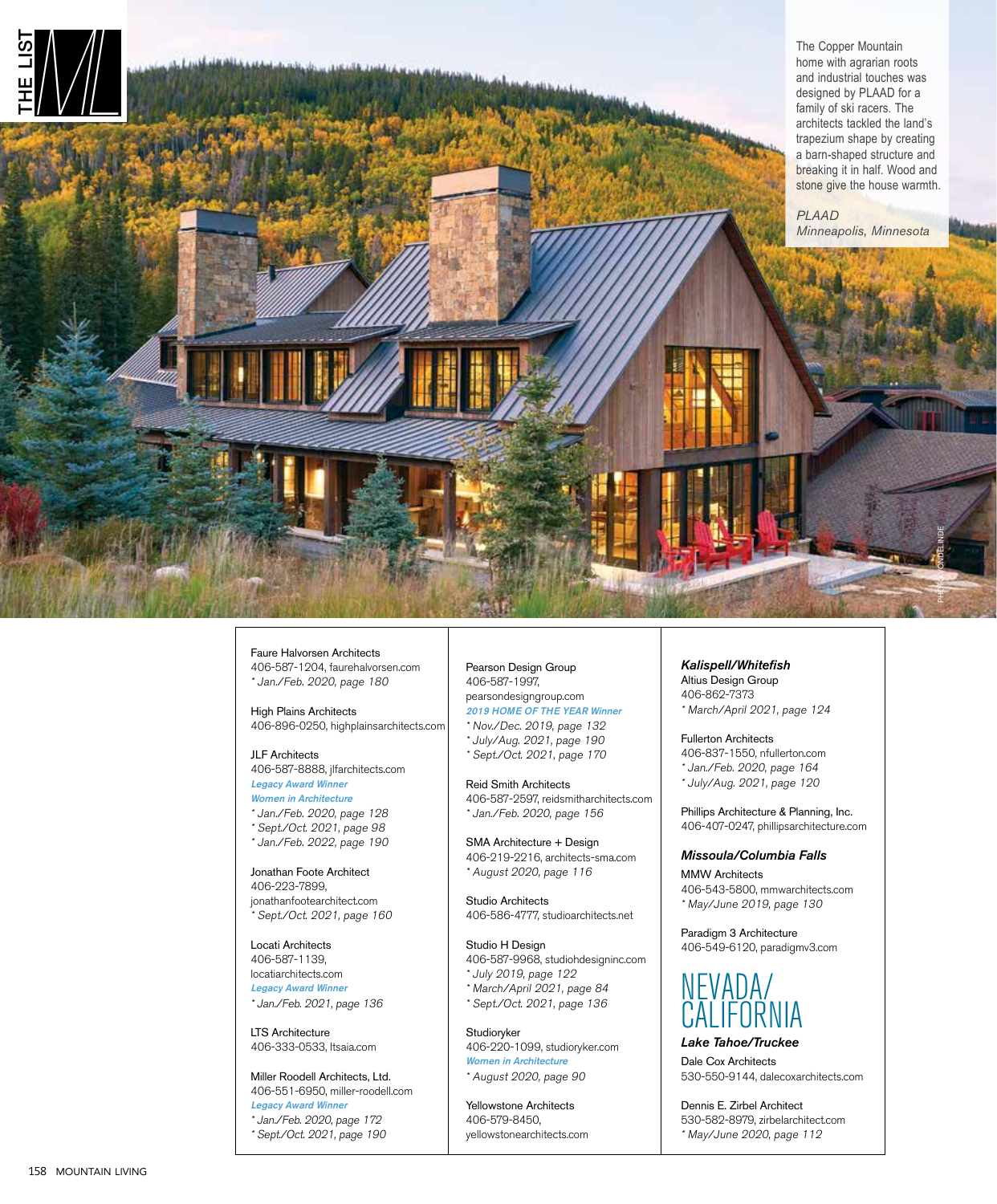Faulkner Architects 530-582-7400, faulknerarchitects.com

JK Architecture Engineering 530.583.9222, jkaedesign.com

Marsden Architects 970-846-0321, marsdenarchitects.com

Nicholas J. Kromydas, Architect 530-525-5831, nicholasjkromydasarchitect.com

Ryan Group Architects 530-587-3800, ryangroup.net \* July 2019, page 114

Sandbox 530-583-8822, thesandboxstudio.com \* August 2019, page 138 \* March/April 2021, page 135

Todd Gordon Mather Architect 530-721-5480, tgmarchitect.com \* August 2020, page 52

Walton Architecture + Engineering, Inc. 530-583-3690, waltonae.com *Women in Architecture* \* July 2020, page 104

Ward-Young Architecture & Planning 530-587-3859, wyarch.com \* Jan./Feb. 2021, page 152

## UTAH

*Park City/Deer Valley/ Salt Lake City*

Bridgwater Consulting Group 435-333-4580, bridgwaterconsulting.com

Costantino Grandjacquet Architect 435-655-3811, summaars.com

Denton House 801-333-8156, dentonhouse.com

Design Collective West 385-233-0591, designcollectivewest.com

Jaffa Group 435-615-6873, jaffagroup.com

Lacroix Design 435-602-9014, lacroix-design.com

Lloyd Architects 801-328-3245, lloyd-arch.com

Otto/Walker Architects 435-649-6373, otto-walker.com Park City Architecture 435-649-7601, parkcityarchitect.com

Sparano + Mooney Architecture 801-746-0234, sparanomooney.com Women in Architecture \* August 2020, page 84 \* May/June 2021, page 86

Upwall Design Architects 801-485-0708, upwalldesign.com

### WASHINGTON *Seattle*

Bohlin Cywinski Jackson 206-256-0862, bcj.com

Cutler Anderson Architects 206-842-4710, cutler-anderson.com

Gelotte Hommas Drivdahl 425-828-3081, theartofarchitecture.com

Hoedemaker Pfeiffer 206-545-8434, hoedemakerpfeiffer.com (formerly Bosworth Hoedemaker)

Krannitz Kent Architects 206-547-8233, krannitzkent.com

Miller Hull 206-682-6837, millerhull.com

**MWWorks** 206-352-7319, mwworks.com

Olson Kundig Architects 206-624-5670, olsonkundig.com

Prentiss + Balance + Wickline Architects 206-283-9930, pbwarchitects.com

SHED 206-320-8700, shedbuilt.com

Stephenson Design Collective 206-632-7703, stephensondesigncollective.com

Studio Zerbey Architecture + Design 206-930-5147, studiozerbey.com

Suyama Peterson Deguchi 206-256-0809, suyamapetersondeguchi.com

*Spokane* Uptic Studios 509-850-3698, upticstudios.com \* March/April 2021, page 59

THE LIST CONSULTED THE REAL Spanish Peaks and the Pioneer Mountains.<br>
THE LIST AND THE PEAK, Spanish Peaks and the Pioneer Mountains.<br>
Local Architects criented the Pioneer Mountains. house," this Big Sky home offers incredible views of Lone Peak, Spanish Peaks and the Pioneer Mountains. Locati Architects oriented the rustic-yet-refined home to capture the multiple mountain views from as many rooms as possible. The resulting retreat offers endless vistas and ample room for visiting friends and family.

> *LOCATI ARCHITECTS Bozeman, Montana*

> > PHOTO GIBEON PHOTOGRAPHY